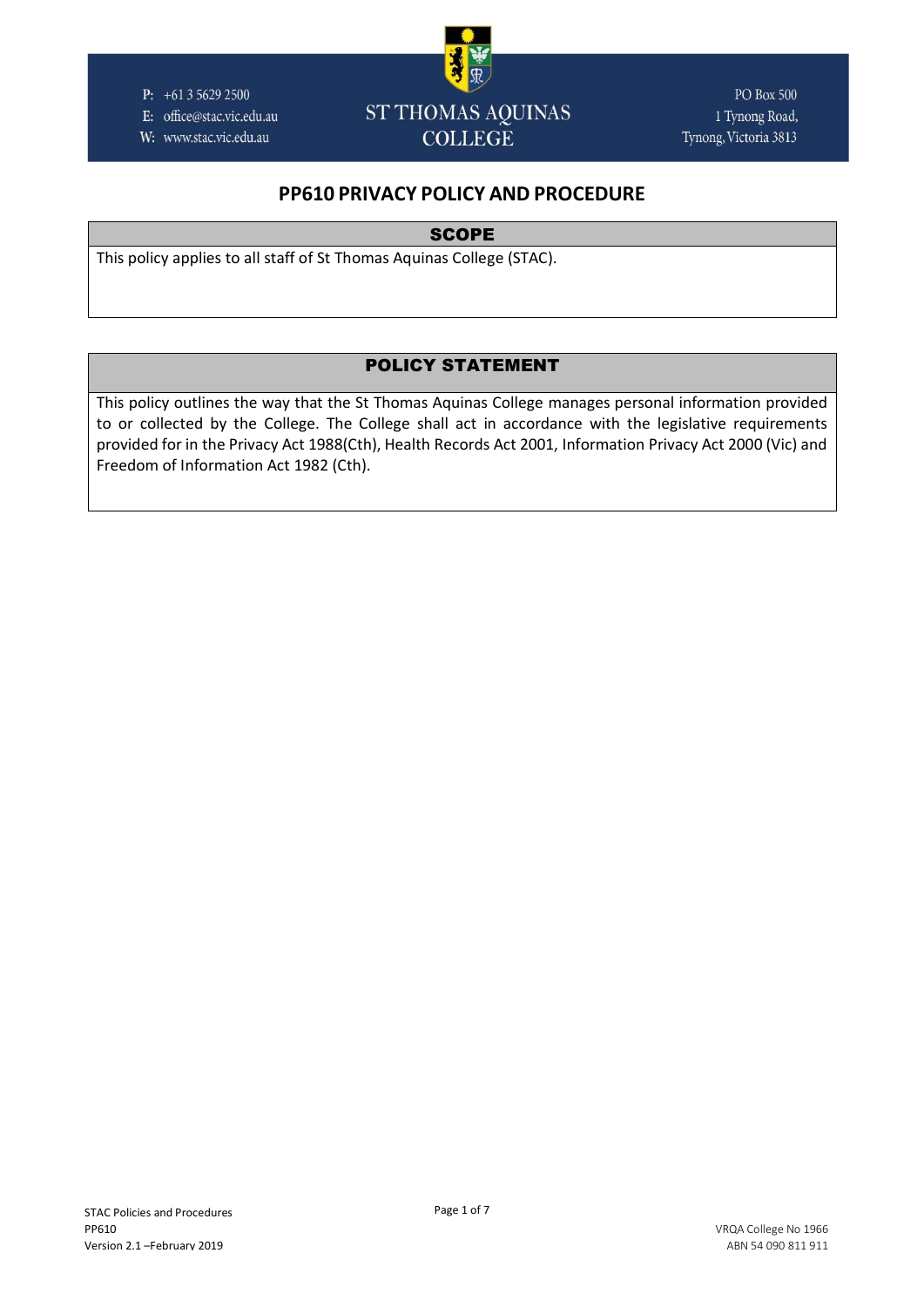## PROCEDURES / GUIDELINES

## *Introduction:*

This Privacy Policy sets out how the College manages personal information provided to or collected by it. The College is bound by the Australian Privacy Principles contained in the Commonwealth Privacy Act 1988. In relation to health records, the College is also bound by the Health Privacy Principles which are contained in the Health Records Act 2001 (Vic).

The College may, from time to time, review and update this Privacy Policy to take account of new laws and technology, changes to the College's operations and practices and to make sure it remains appropriate to the changing College environment.

*What kinds of personal information does the College collect and how does the College collect it?* The type of information the College collects and holds includes (but is not limited to) personal information,

including health and other sensitive information, about:

- students and parents and/or guardians ('parents') before, during and after the course of a student's enrolment at the College, including:
	- $\circ$  name, contact details (including next of kin), date of birth, previous College and religion;
	- o medical information (e.g. details of disability and/or allergies, absence notes, medical reports
	- o and names of doctors);
	- o conduct and complaint records, or other behaviour notes, and College reports;
	- o information about referrals to government welfare agencies;
	- o counselling reports;
	- o health fund details and Medicare number;
	- o any court orders;
	- o volunteering information; and
	- o photos and videos at College events;
	- job applicants, staff members, volunteers and contractors, including:
	- o name, contact details (including next of kin), date of birth, and religion;
	- $\circ$  information on job application:
	- o professional development history;
	- $\circ$  salary and payment information, including superannuation details:
	- $\circ$  medical information (e.g. details of disability and/or allergies, and medical certificates);
	- o complaint records and investigation reports;
	- o leave details;
	- o photos and videos at College events;
	- o workplace surveillance information, such as images and recordings from College security cameras;
	- o work emails and private emails (when using work email address) and Internet browsing history; and
- other people who come into contact with the College, including name and contact details and any other information necessary for the particular contact with the College.

## *Personal Information provided:*

The College will generally collect personal information held about an individual by way of forms filled out by parents or students, face-to-face meetings and interviews, emails and telephone calls. On occasions people other than parents and students provide personal information.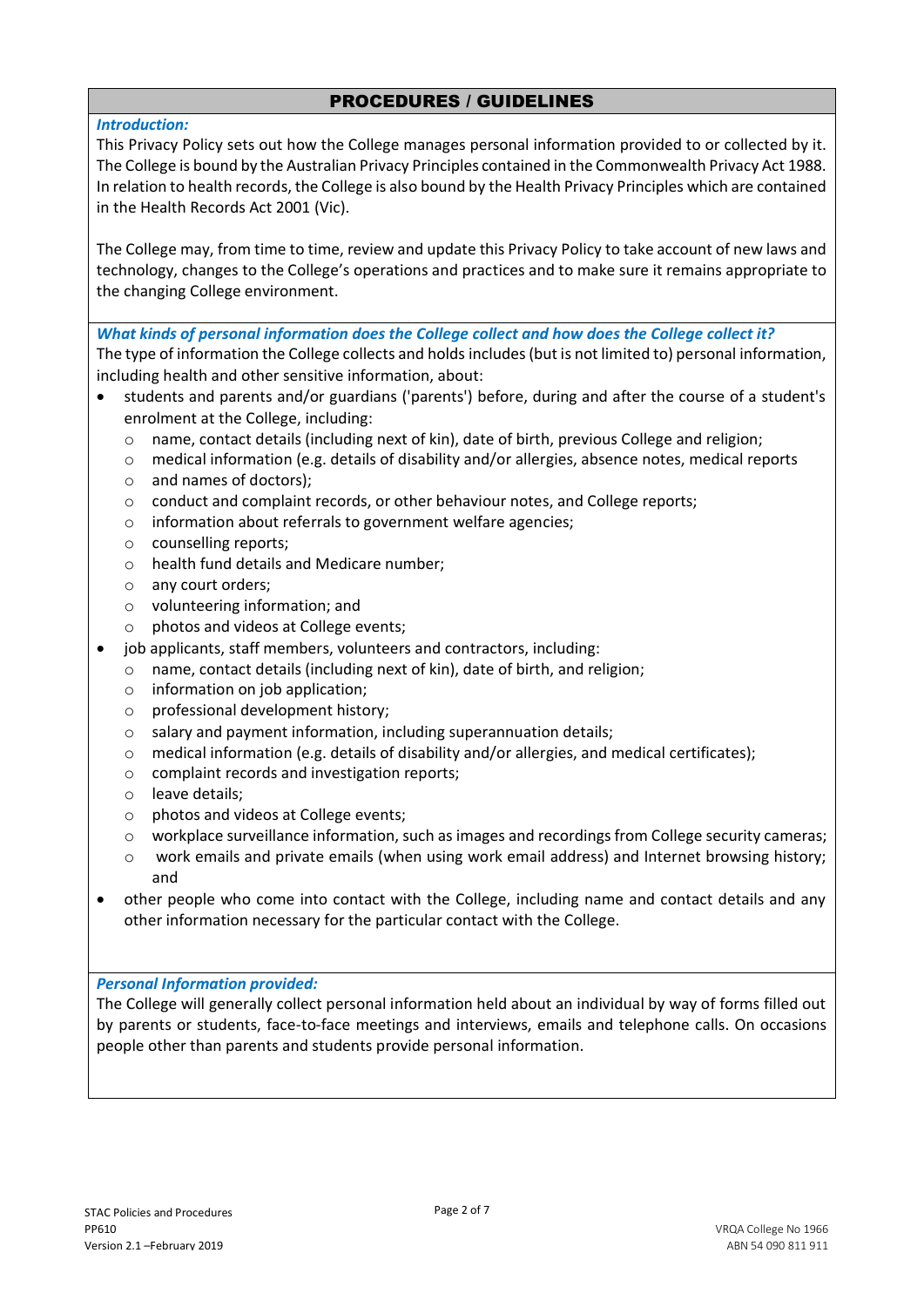*Personal Information provided by other people:*

In some circumstances the College may be provided with personal information about an individual from a third party, for example a report provided by a medical professional or a reference from another school.

## *Exception in relation to employee records:*

Under the Privacy Act, the Australian Privacy Principles do not apply to an employee record. As a result, this Privacy Policy does not apply to the College's treatment of an employee record, where the treatment is directly related to a current or former employment relationship between the College and employee. The College handles staff health records in accordance with the Health Privacy Principles in the Health Records Act.

### *How will the College use the personal information provided?*

The College will use personal information it collects from you for the primary purpose of collection, and for such other secondary purposes that are related to the primary purpose of collection and reasonably expected by you, or to which you have consented.

### *Students and Parents:*

In relation to personal information of students and parents, the College's primary purpose of collection is to enable the College to provide schooling to students enrolled at the College, exercise its duty of care, and perform necessary associated administrative activities, which will enable students to take part in all the activities of the College. This includes satisfying the needs of parents, the needs of the student and the needs of the College throughout the whole period the student is enrolled at the College.

The purposes for which the College uses personal information of students and parents include:

- to keep parents informed about matters related to their child's schooling, through correspondence,
- newsletters and magazines;
- day-to-day administration of the College;
- looking after students' educational, social and medical wellbeing;
- seeking donations and marketing for the College; and
- to satisfy the College's legal obligations and allow the College to discharge its duty of care.

In some cases where the College requests personal information about a student or parent, if the information requested is not provided, the College may not be able to enrol or continue the enrolment of the student or permit the student to take part in a particular activity.

#### *Job applicants and contractors:*

In relation to personal information of job applicants and contractors, the College's primary purpose of collection is to assess and (if successful) to engage the applicant or contractor, as the case may be.

The purposes for which the College uses personal information of job applicants and contractors include:

- administering the individual's employment or contract, as the case may be;
- for insurance purposes;
- seeking donations and marketing for the College; and
- satisfying the College's legal obligations, for example, in relation to child protection legislation.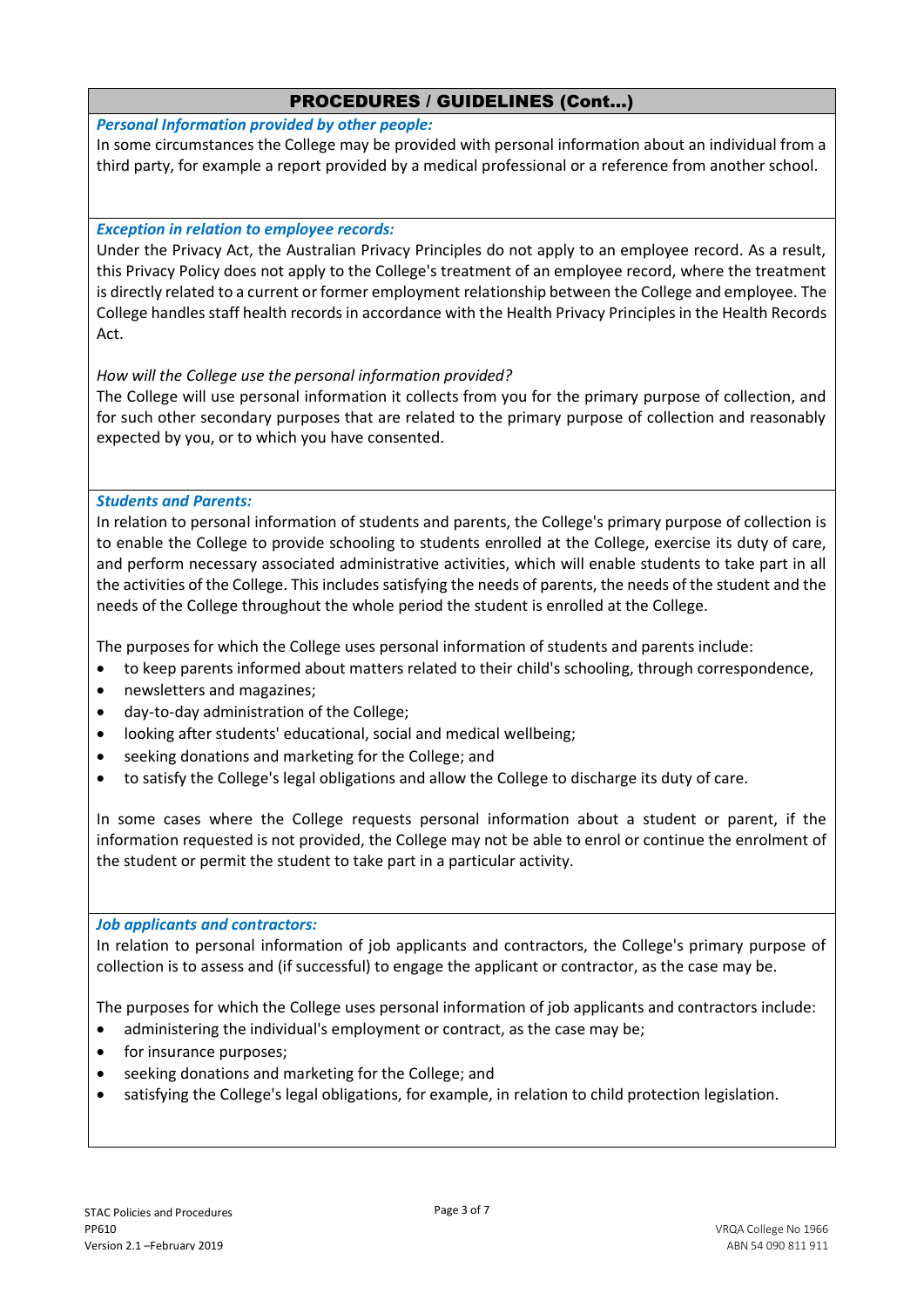### *Volunteers:*

The College also obtains personal information about volunteers who assist the College in its functions or conduct associated activities, such as the College Parents and Friends association (the P & F), to enable the College and the volunteers to work together.

#### *Marketing and fundraising:*

The College treats marketing and seeking donations for the future growth and development of the College as an important part of ensuring that the College continues to provide a quality learning environment in which both students and staff thrive. Personal information held by the College may be disclosed to organisations that assist in the College's fundraising, for example, the P & F. Parents, staff, contractors and other members of the wider College community may from time to time receive fundraising information. College publications, like newsletters and magazines, which include personal information, may be used for marketing purposes.

### *Who might the College disclose personal information to and store your information with?*

The College may disclose personal information, including sensitive information, held about an individual for educational, administrative and support purposes. This may include to:

- other schools and teachers at those schools;
- government departments;
- medical practitioners;
- people providing educational, support and health services to the College, including specialist visiting teachers, sports coaches, volunteers, counsellors and providers of learning and assessment tools;
- assessment and educational authorities, including the Australian Curriculum, Assessment and Reporting Authority;
- people providing administrative and financial services to the College;
- recipients of College publications, such as newsletters and magazines;
- students' parents or guardians;
- anyone you authorise the College to disclose information to; and
- anyone to whom we are required or authorised to disclose the information to by law, including child protection laws.

## *Sending and storing information overseas:*

The College may disclose personal information about an individual to overseas recipients, for instance, to facilitate a College exchange. However, the College will not send personal information about an individual outside Australia without:

- obtaining the consent of the individual (in some cases this consent will be implied); or
- otherwise complying with the Australian Privacy Principles or other applicable privacy legislation.

The College may use online or 'cloud' service providers to store personal information and to provide services to the College that involve the use of personal information, such as services relating to email, instant messaging and education and assessment applications. Some limited personal information may also be provided to these service providers to enable them to authenticate users that access their services. This personal information may be stored in the 'cloud' which means that it may reside on a cloud service provider's servers which may be situated outside Australia.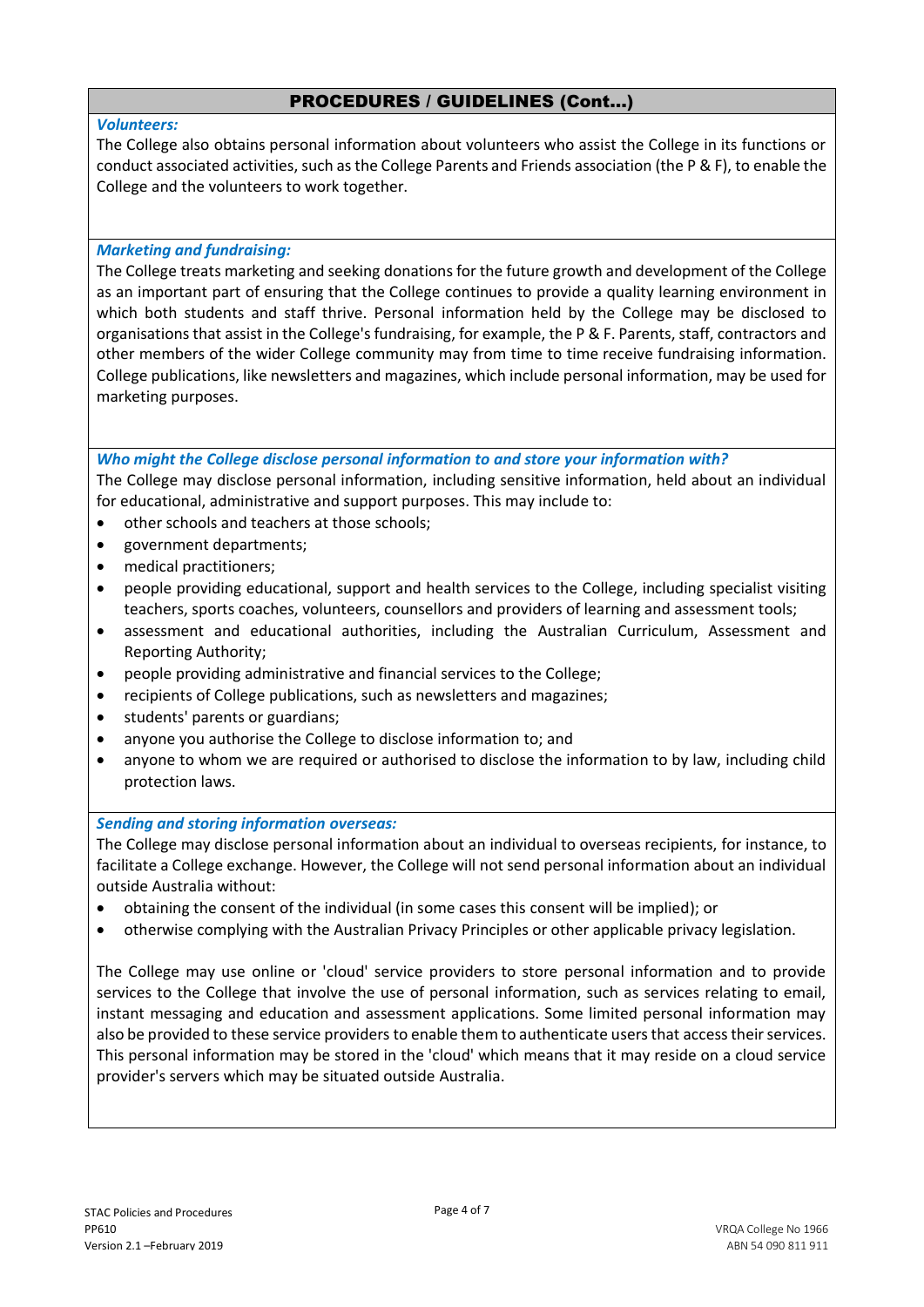*How does the College treat sensitive information?*

In referring to 'sensitive information', the College means: information relating to a person's racial or ethnic origin, political opinions, religion, trade union or other professional or trade association membership, philosophical beliefs, sexual orientation or practices or criminal record, that is also personal information; health information and biometric information about an individual.

Sensitive information will be used and disclosed only for the purpose for which it was provided or a directly related secondary purpose, unless you agree otherwise, or the use or disclosure of the sensitive information is allowed by law.

*Management and security of personal information*

The College's staff are required to respect the confidentiality of students' and parents' personal information and the privacy of individuals.

Professional confidentiality and upmost prudent discretion are highly expected and demanded for all College staff and volunteers, in relation to information acquired in their specific roles connected to students (past or present), to their parents and relations, to other staff members (past or present) and to all sensitive matters of the College not released to the public.

The College has in place steps to protect the personal information the College holds from misuse, interference and loss, unauthorised access, modification or disclosure by use of various methods including locked storage of paper records and password access rights to computerised records.

The Principal is the sole media contact for the College. All media requests or enquiries are to be referred to the Principal and no staff are to provide the media with a comment or opinion unless specifically authorised to do so by the Principal. If media representatives arrive at the College without prior notification they are to be referred to the Principal without comment or opinion.

*Access and correction of personal information*

Under the Commonwealth Privacy Act and the Health Records Act, an individual has the right to seek and obtain access to any personal information which the College holds about them and to advise the College of any perceived inaccuracy. Students will generally be able to access and update their personal information through their parents, but older students of at least 18 years of age may seek access and correction themselves.

There are some exceptions to these rights set out in the applicable legislation.

To make a request to access or to update any personal information parents may contact the College Reception by telephone or in writing. The applicant may need to specify what information is required and the College may need to verify identity before proceeding. The College may charge a fee to cover the cost of verifying the application and locating, retrieving, reviewing and copying any material requested. If the information sought is extensive, the College will advise the likely cost in advance. If the College cannot provide access to that information, the applicant will be provided with written notice explaining the reasons for refusal.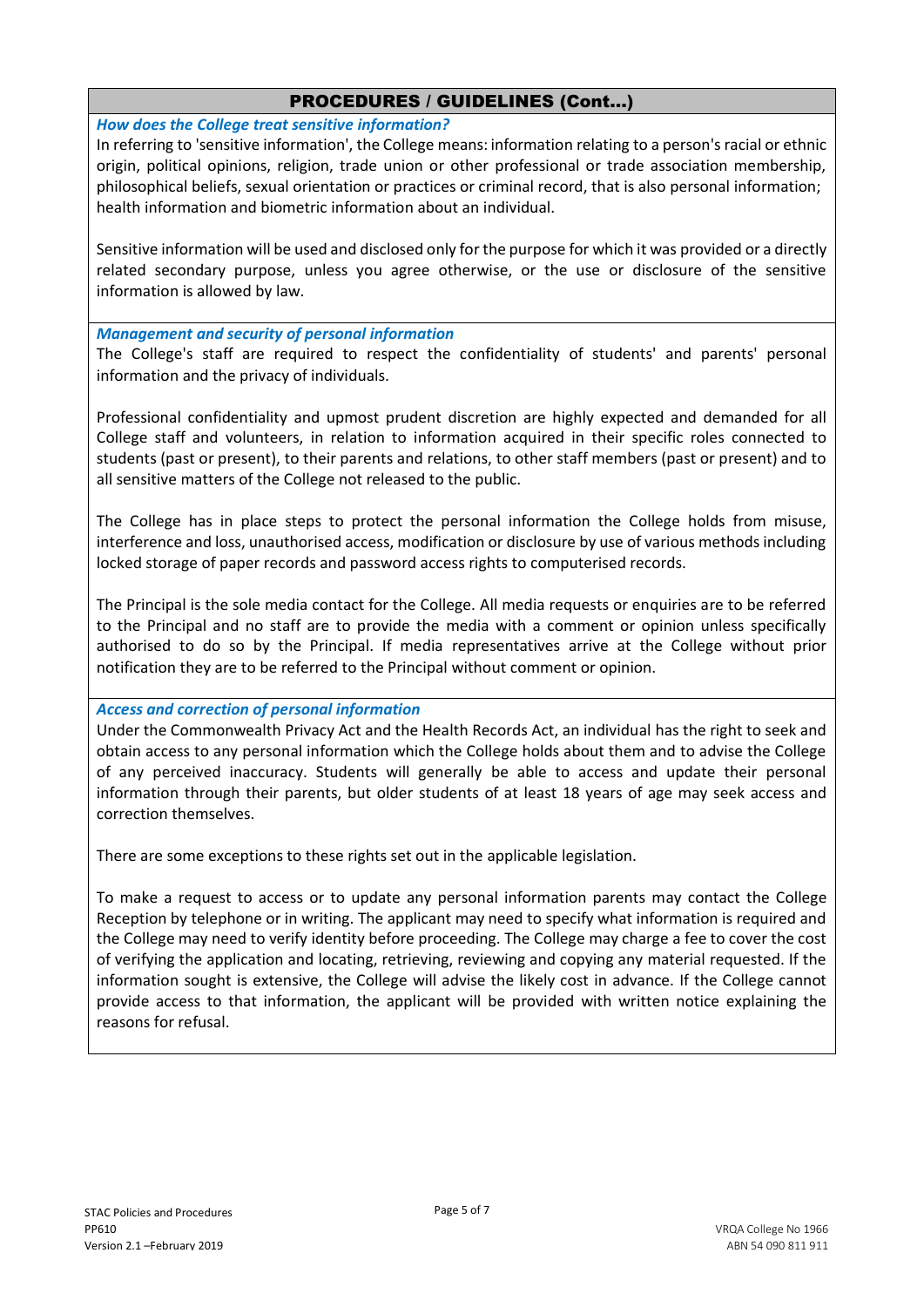*Consent and rights of access to the personal information of students*

The College respects every parent's right to make decisions concerning their child's education. Generally, the College will refer any requests for consent and notices in relation to the personal information of a student to the student's parents. The College will treat consent given by parents as consent given on behalf of the student, and notice to parents will act as notice given to the student. Parents may seek access to personal information held by the College about them or their child by contacting the College Reception by telephone or in writing. However, there may be occasions when access is denied.

Such occasions would include where release of the information would have an unreasonable impact on the privacy of others, or where the release may result in a breach of the College's duty of care to the student. The College may, at its discretion, on the request of a student grant that student access to information held by the College about them, or allow a student to give or withhold consent to the use of their personal information, independently of their parents. This would normally be done only when the maturity of the student and/or the student's personal circumstances warrant it.

## *Student Photographs*

The *Privacy Act 1988 (Cth.)* covers the use of personal information, i.e. information that identifies a person. A photograph or digital image of a student is personal information about that student. Therefore the College will handle the use of student photographs with regard to the privacy of the student and their family.

The *Privacy Act 1988 (Cth.)* aims to strike a balance between the free flow of information and the individual's right to privacy. Information privacy gives an individual the right to control how their 'personal information' is collected and used and to limit who gets to know of this information.

This means that, in some circumstances, students and parents have the right to consent to the disclosure of student images.

In general, student images are used to:

- record student participation at College and in College events
- celebrate student effort and achievement
- promote the College and events held by the College.

These uses are a vital part of a school environment and the Privacy Act 1988 (Cth.) does not dramatically change these activities.

However, given the different modes of recording and delivery and increased concern over the widespread availability of student images, the College will:

- Notify parents and students of the current practices when using student images and give them an opportunity to request limitations on how photographs of their child or themselves may be used. This applies to all images, including postings on the internet, films and video recordings.
- Allow for separate consent for sensitive uses of student images, i.e. for publication on a website or in the press.
- Negotiate an agreement with the local press that student photographs will not be put on a newspaper website.
- Obtain consent for the use of student photographs at the time of enrolment.
- A general consent will be obtained for the usual uses followed by specific consent to intranet/internet use of student images.

Separate consent may still be required when using student-created work to obtain release from copyright obligations.